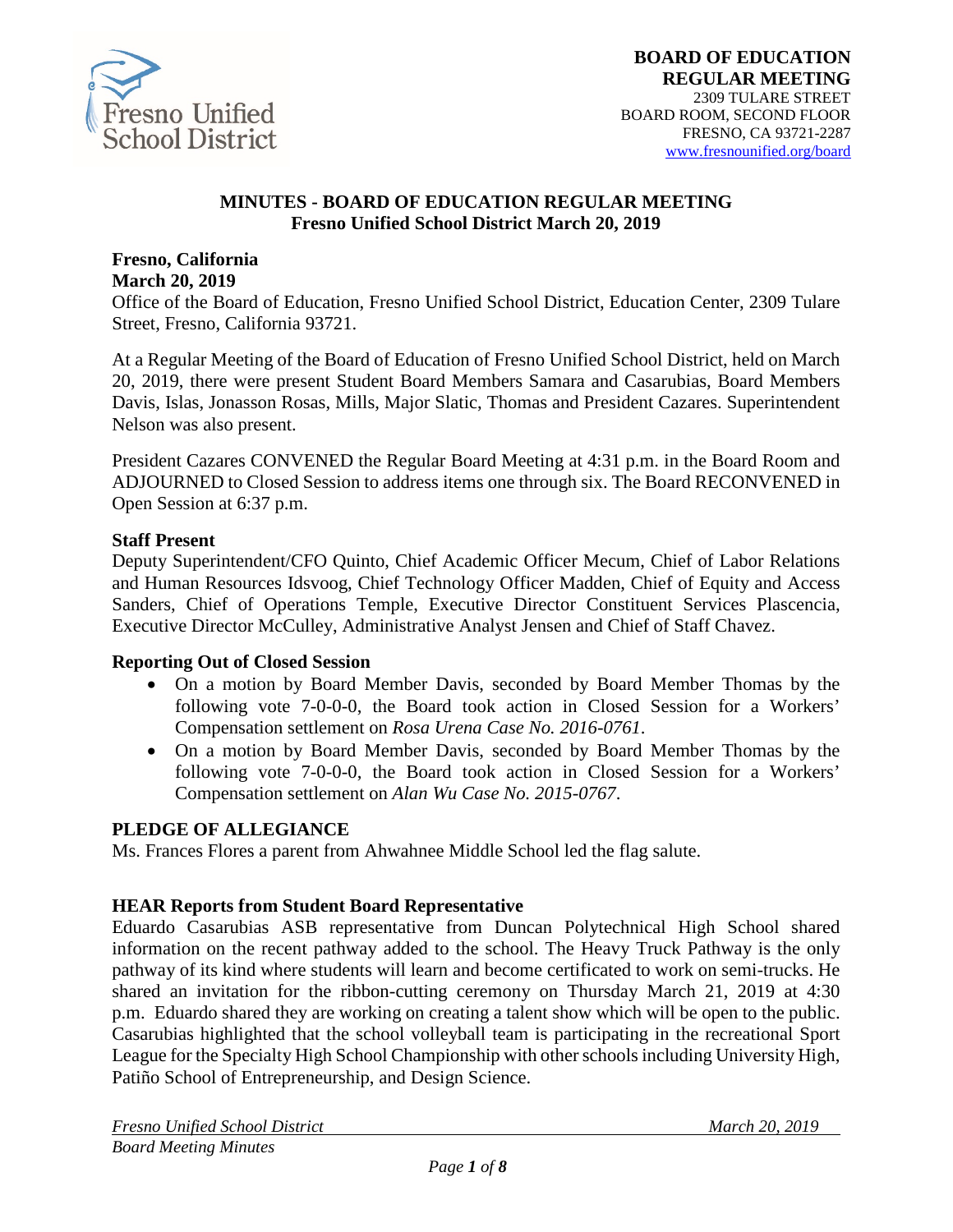Students from Hamilton K-8 Middle School were present and spoke about what they love about being a student at their school.

# **HEAR Report from Superintendent**

- Superintendent was able to participate in the Council of the Great City Schools Legislative Session held in Washington, D.C.
- March 17-23, marks National Safe Place Week where we celebrate and recognize local businesses, community organizations, youth service agencies, and volunteers that are part of the Safe Place program. Fresno Unified partners with Fresno EOC Sanctuary and Support Services to provide Safe Places at more than 106 school sites and facilities. Fresno EOC's Sanctuary Youth Shelter is an emergency shelter for runaway, homeless or at-risk youth ages 12-18. Our local Safe Place Sanctuary is the only self-referral emergency shelter for youth of this age group within 15,000 square mile radius. Later this week, our Emergency Crisis Management Response Manager, Armand Chavez will be recognized by the Fresno EOC's Safe Place and Sanctuary Support Services.
- Saturday, Parent University hosted its African American Parent Athlete Symposium at Gaston Middle School. Parents from around the district participated in learning sessions focused on students pursuing athletics beyond high school. The event keynote speaker was Robert Golden, former Edison football standout and former safety for the Pittsburg Steelers.
- Superintendent acknowledged Instructional Superintendent Katie Russell. Next week, the California Association of African American Superintendents and Administrators (CAAASA) will recognize Katie for her positive impact on the students of California and specifically, the students of Fresno Unified.

## **OPPORTUNITY for Public Comment on Consent Agenda Items**

• **Marissa Saldate and Nick Solis** – Spoke to agenda item A-4, Adopt Resolution Proclaiming April 2019 Autism Awareness Month. Nick Solis shared what acceptance looks and feels like from his point of view. He shared that it makes him feel happy to be included and said Thank You for bringing awareness to Autism.

On a motion by Member Thomas, seconded by Member Mills, the consent agenda, exclusive of agenda items A-5, A-12, A-13, and A-20, which were pulled for further discussion, was approved on a roll call vote of 9-0-0-0 as follows: AYES: Student Board Members Casarubias and Sarama, Board Members: Davis, Islas, Jonasson Rosas, Mills, Major Slatic, Thomas and Board President Cazares.

# **A. CONSENT AGENDA**

# **A-1, APPROVE Personnel List**

**APPROVED as recommended**, the Personnel List, Appendix A, as submitted.

**A-2, ADOPT Findings of Fact and Recommendations of District Administrative Board ADOPTED as recommended**, the Findings of Fact and Recommendations of District Administrative Panels resulting from hearings on expulsion and re-admittance cases conducted during the period since the March 6, 2019 Regular Board Meeting.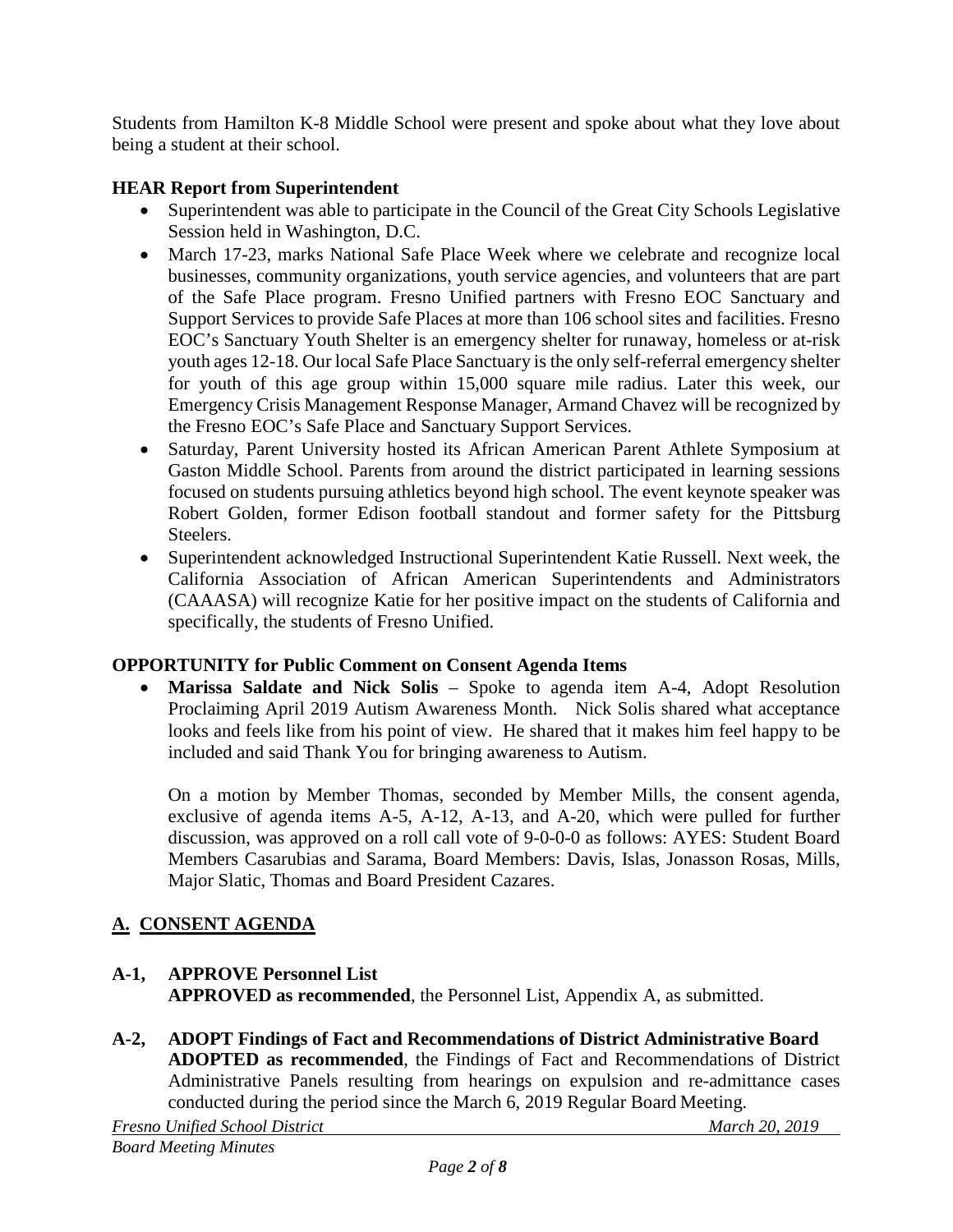### **A-3, APPROVE Minutes from Prior Meeting**

**APPROVED as recommended**, the draft minutes for the February 13, 2019 Regular Board Meeting.

### **A-4, ADOPT Resolution Proclaiming April 2019 Autism Awareness Month**

**ADOPTED as recommended**, a resolution proclaiming April 2019 as Autism Awareness Month. Fresno Unified School District urges all schools and individual citizens to participate in Autism Awareness Month in order to become better educated on the subject of autistic spectrum disorders and create a better community for individuals with autism.

### **A-5, APPROVE Appointments to Citizens' Bond Oversight Committee**

**APPROVED as recommended**, the appointment of three members to the Citizens' Bond Oversight Committee (CBOC), two nominated by Board Member Davis (Venancio Gaona and James Nau) and one nominated by Board Clerk Mills (Clint Horwitz). The role of the CBOC, which meets quarterly, is to ensure that bond proceeds are expended only for the purposes set forth in the ballot measures.

For the record, there were comments/questions from Board members to address Agenda Item A-5. A summary is as follows: A public thank you to Venancio Gaona and James Nau for their service in their communities.

Board Member Davis moved for approval, seconded by Member Jonasson Rosas which carried a 7-0-0-0 vote as follows: AYES: Board Members: Davis, Islas, Jonasson Rosas, Mills, Major Slatic, Thomas, and Board President Cazares.

### **A-6, APPROVE Independent Contractor Services Agreements for the Language Learning Project Grant Work Beginning in Kern and Tulare Counties**

**APPROVED as recommended**, two Independent Contractor Services Agreements for Central Valley communities to begin implementation of the Language Learning Project. California Department of Education granted Fresno Unified School District \$995,900 for the Language Learning Project (LLP). Its goal is to improve professional development and training for early learning educators to better support the needs of young Dual Language Learners ages birth to five.

## **A-7, APPROVE Property and Liability Insurance for 2019/20**

**APPROVED as recommended**, a summary of quotations received by the district's insurance broker, DiBuduo & DeFendis, for the district's various forms of coverage. Included for renewal is coverage related to Property, General Liability, Designated Lessees and Excess Liability requirements. The policy period will extend from April 1, 2019 through March 31, 2020.

### **A-8, APPROVE Provisional Internship Permits APPROVED as recommended**, Provisional Internship Permit (PIP) recommendations to rehire or hire upon Board approval.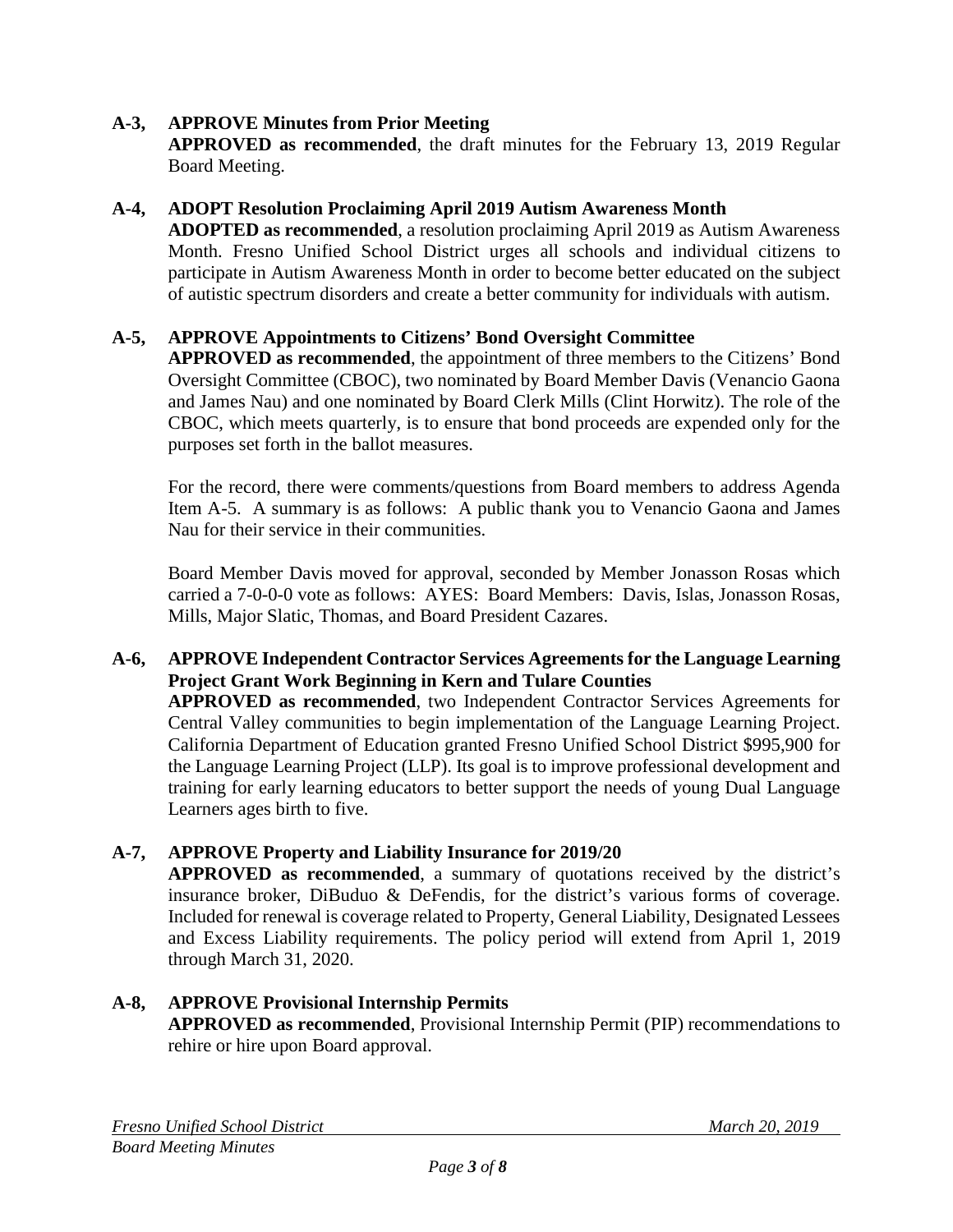**A-9, APPROVE Renewal Agreement with Delta Health Systems (Plush Care/Telehealth) APPROVED as recommended**, a renewal agreement with Delta Health Systems for the Telehealth Services program effective April 1, 2019 through June 30, 2022. The Telehealth Services program provides district health plan members with access to same day consultations with licensed physicians 24 hours a day 365 days a year. This same day access is facilitated via use of telephonic or video conferencing, where available.

### **A-10, APPROVE Renewal Agreement with Standard Life Insurance Company**

**APPROVED as recommended**, a renewal agreement with Standard Life Insurance Company effective April 1, 2019 through March 31, 2021 for life insurance coverage provided by the district on behalf of its active employees. This basic life insurance plan benefit is provided for active employees at no cost.

### **A-11, APPROVE Award of Bid 19-20 Sections A and B, HVAC Multipurpose Room Improvements for Roeding, Viking and Vinland Elementary Schools and Cooper Middle School**

**APPROVED as recommended**, bid 19-20 Sections A and B, to provide air conditioning to the multipurpose rooms (cafeterias) at Roeding, Viking and Vinland Elementary Schools and Cooper Middle School. The project will replace the heating and evaporative cooling systems with heating and refrigerated air conditioning to provide a more comfortable environment and increase energy efficiency. The Board prioritized 22 cafeteria air conditioning projects for Measure X investment, with project implementation phasing based on assessment of condition and age of equipment. All projects are planned to be completed by the end of 2020. Staff recommends award to the lowest responsive, responsible bidders: Section A – Davis Moreno Construction, Inc. (Fresno, California) \$890,859 Section B – Strategic Mechanical, Inc. (Fresno, California) \$797,000

# **A-12, APPROVE Amendment to Independent Contractor Services Agreement with WestEd**

**APPROVED as recommended**, the amended Independent Contractor Services Agreement with WestEd. The existing agreement for WestEd services to support planning preparation, and co-facilitation of the African American Academic Acceleration Task Force meetings covered services through December 2018. The proposed Fresno Unified School District March 20, 2019 Board Agenda Page 5 of 8 A. CONSENT AGENDA continued amendment will provide continued technical assistance services through June 2019. The amended agreement will cover technical support and services from March 25, 2019 through June 30, 2019 and will include the following elements: • Clarify the theory of action and construct a logic model for the A4 Initiative • Develop an implementation plan for the task force recommendations approved by the Board • Design a structure to facilitate shared responsibility and accountability across the district and with the community for the implementation of the task force recommendations Scope of Work/Deliverables: Through a combination of in-person and virtual work sessions, WestEd will provide content consultation and facilitation to achieve the stated objectives.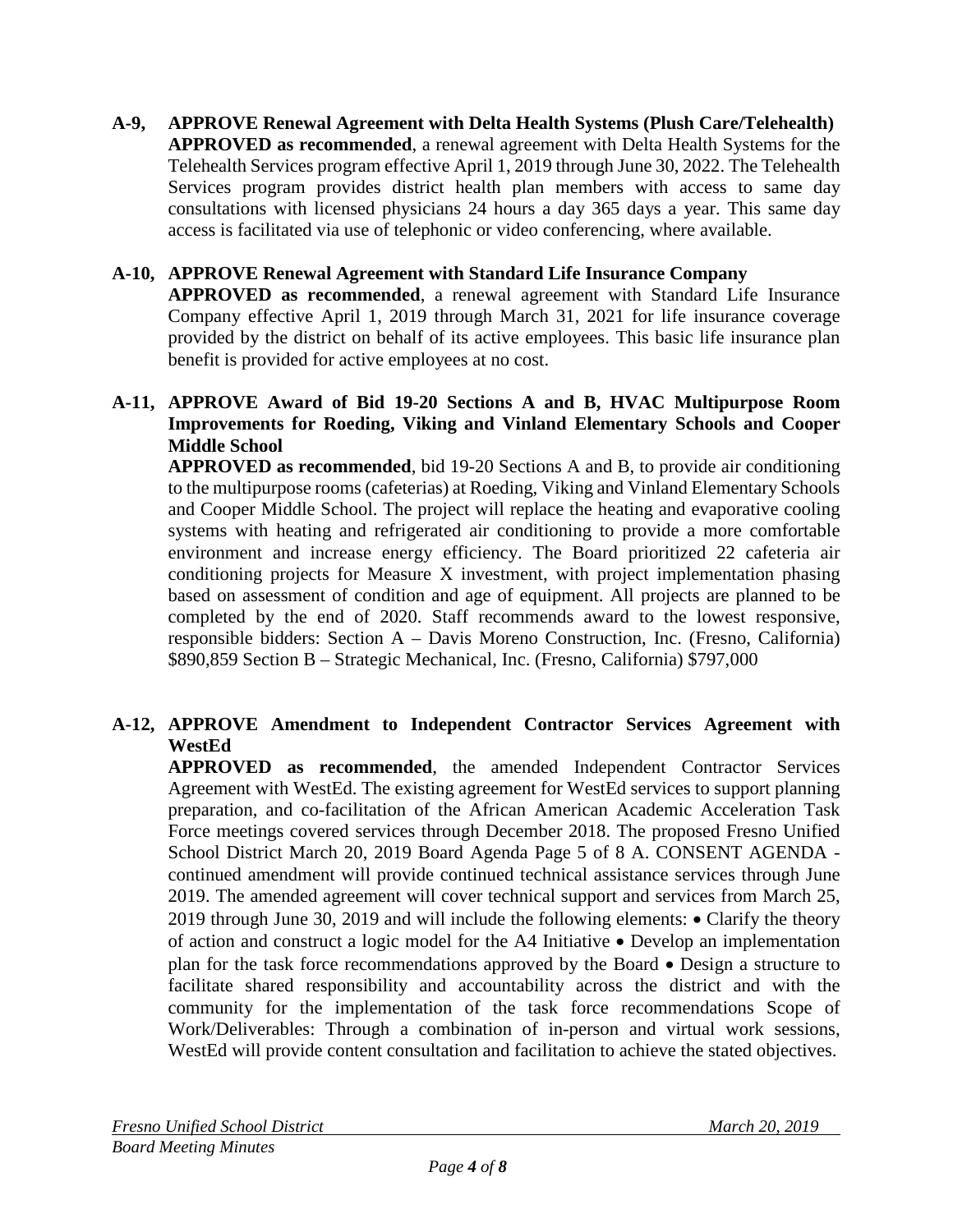For the record, there were comments/questions from Board members to address Agenda Item A-12. A summary is as follows: Request for a recap on what brought this agreement forward and reasons for requests for extensions throughout the work. After this contract what information will be provided to the Board? Executive Director Wendy McCulley was available to clarify.

Board Member Thomas moved for approval, seconded by Member Davis which carried a 7-0-0-0 vote as follows: AYES: Board Members: Davis, Islas, Jonasson Rosas, Mills, Major Slatic, Thomas, and Board President Cazares.

# **A-13, APPROVE Independent Contractor Services Agreement with Springboard Collaborative**

**For the record, Agenda Item A-13 was pulled from the Agenda by staff.**

- **A-14, DENY Claim #GL18-0912-1585 DENIED as recommended**, a Claim for Damages by Miguel Angel Gonzalez, case #GL18-0912-1585.
- **A-15, DENY Claim #GL18-0912-2528 DENIED as recommended**, a Claim for Damages by Verenice Rivera Martinez, case #GL18-0912-2528.

# **A-16, RATIFY Change Orders for the Projects Listed Below**

**RATIFIED as recommended**, Change Orders for the following projects: Bid 18-09, Construction of New Classroom Buildings and Modernization of Administration Building for Slater Elementary School Change Order(s) presented for ratification: \$ 148,683 Bid 18- 10, Construction of Building 100 for Figarden Elementary School Change Order(s) presented for ratification: \$ 74,371 Bid 18-22, Rata High School Modernization Change Order(s) presented for ratification: \$ 189,473 Bid 18-25, Roosevelt High School Construction of New Aquatic Complex Change Order(s) presented for ratification: \$ 37,762

**A-17, RATIFY Grant Application to the California Department of Education for the Career Technical Education Incentive Grant Program**

**RATIFIED as recommended**, a grant application submitted to the California Department of Education for the Career Technical Education Incentive Grant (CTEIG) program. The purpose of this program is to encourage and maintain the delivery of career technical education programs.

# **A-18, RATIFY the Filing of a Notice of Completion**

**RATIFIED as recommended**, a Notice of Completion for the following project, which has been completed according to plans and specifications. Bid 19-11 Section B, Installation of Parking Lot Lighting at Various Elementary Schools.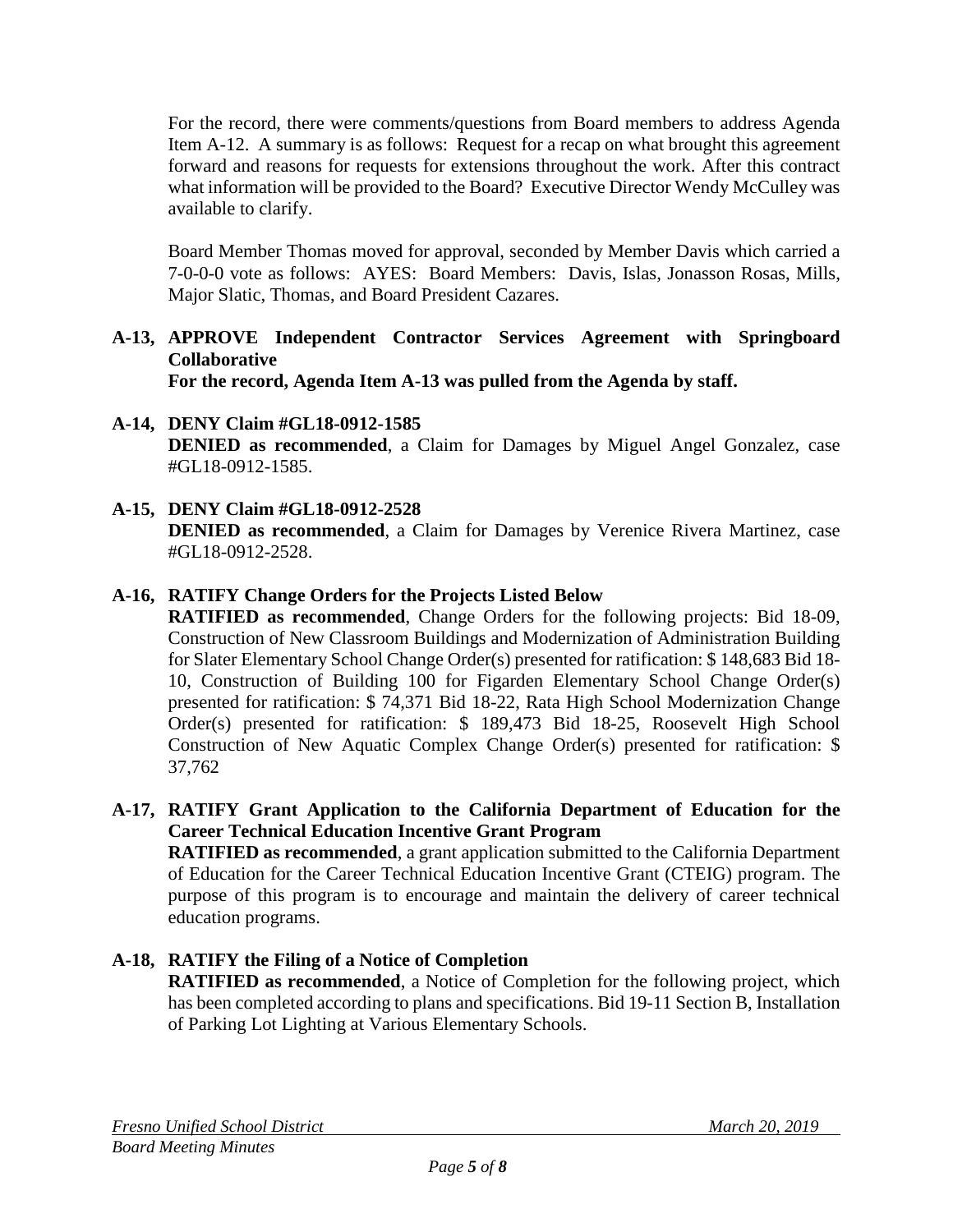### **A-19, RATIFY Agreement with Price Paige & Company**

**RATIFIED as recommended**, an independent contractor agreement with Price Paige & Company for an internal audit review of the Fresh Fruit and Vegetable Program.

### **A-20, RATIFY Purchase Orders from January 1, 2019 through January 31, 2019**

**RATIFIED as recommended**, purchase orders issued from January 1, 2019 through January 31, 2019. Purchase orders for \$10,000 or more are presented first, followed by purchase orders for less than \$10,000. A list of purchase orders issued for Associated Student Body (ASB) accounts is also provided. Staff did not identify any potential conflicts of interest for Board Members related to purchase orders during January 2019.

### **Prior to the vote, Board President Cazares read the following statement:**

*"FFDA Prosperities, LLC, doing business as "M" Street Arts Complex, is one of the vendors listed in Agenda Item A-20. FFDA Properties is owned by the Assemi family. Because of my former employment with the Assemi family, I have a remote financial interest in this contract. Consistent with prior recusals from decisions relating to the "M" Street Arts Complex, and in the interest of full transparency, I am abstaining from this vote pursuant to Board Bylaw 9270."*

Board Member Davis moved for approval, seconded by Member Thomas which carried a 6-0-1-0 vote as follows: AYES: Board Members: Davis, Islas, Jonasson Rosas, Mills, Major Slatic, Thomas. ABSTENTION: Board President Cazares.

## **END OF CONSENT AGENDA**

For the record at this time Trustee Thomas recognized Parent University for their work hosting the 2019 African American Parent Athlete Symposium.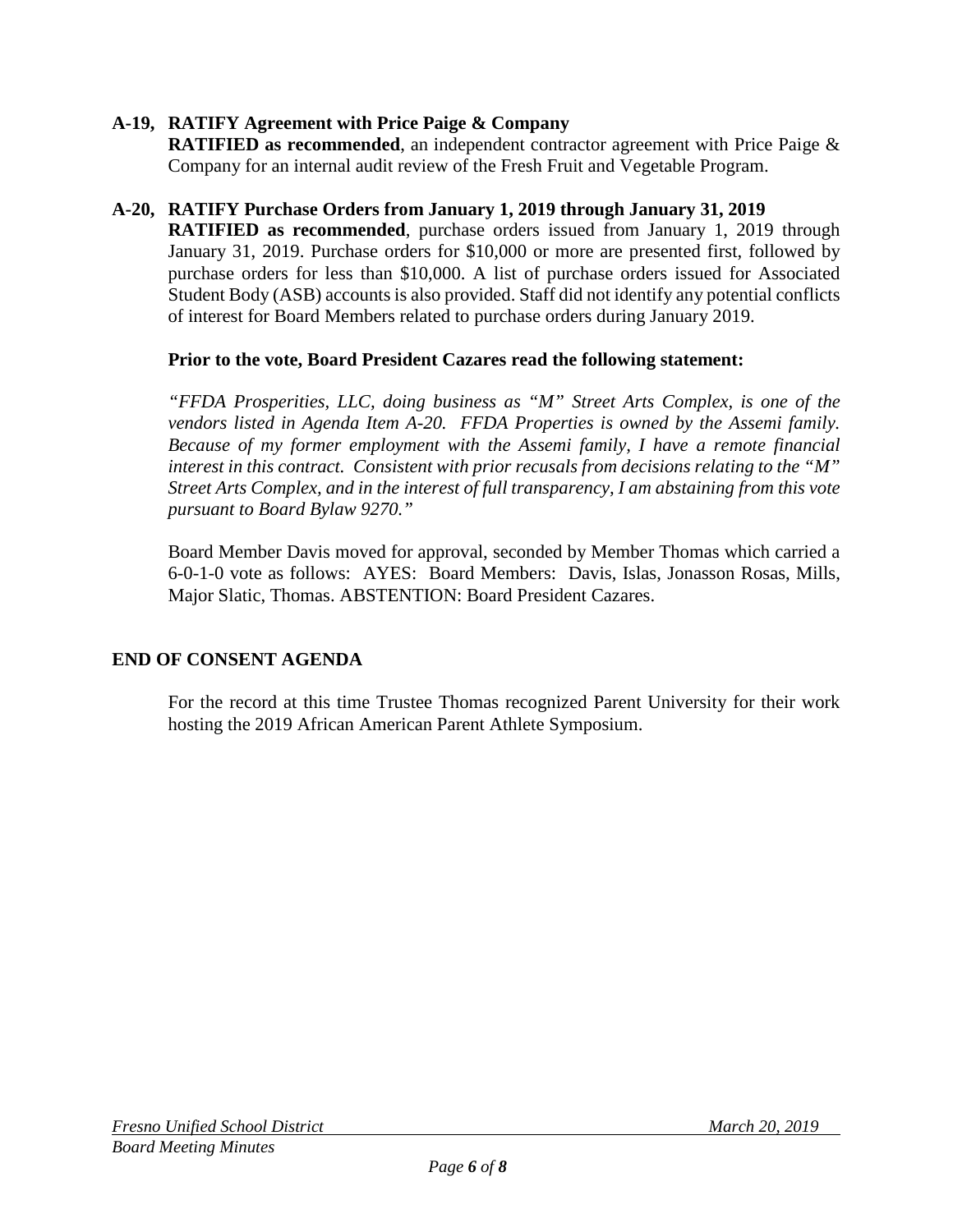## **UNSCHEDULED ORAL COMMUNICATIONS**

**Andrew Fabela** – Spoke about making Summer School mean something to colleges.

### **B. CONFERENCE/DISCUSSION AGENDA**

#### **B-21, DISCUSS and APPROVE Partnership Agreement for Dual Enrollment between the State Center Community College District and Fresno Unified School District**

Included in the Board binders is a partnership agreement for dual enrollment between the State Center Community College District and Fresno Unified School District to expand opportunities for students and develop seamless pathways from high school to community college for career technical education or preparation for transfer. Presentation by Chief Academic Officer Kim Mecum, President Carole Goldsmith, and Executive Director Sally Fowler.

### **OPPORTUNITY for Public Comment on Conference/Discussion Agenda Item B-21**.

No members of the Public came forward to speak to Agenda Item B-21.

For the record, there were comments/questions from Board members regarding Agenda Item B-21. A summary is as follows: Are credits transferable to CSU, UC, and private schools? Duplication of course work? Words of support for the program. What does student support within the program look like? CCI Indicator/evaluation? Impressed with the increase of students participating in the program. Requested clarification on Section 12 of the Agreement; is the district required to build facilities for the program? Excited about the collaborative impact of working together to impact student lives. Is there an opportunity to intentionally create pathways in areas of need within the district? Is the program available in all high schools? Chief Academic Officer Kim Mecum, President Carole Goldsmith, Executive Director Sally Fowler, and Superintendent Nelson were available to provide clarification.

Member Davis moved for approval of the Partnership Agreement for Dual Enrollment between the State Center Community College District and Fresno Unified School District, seconded by Member Mills, which carried a vote 7-0-0-0 as follows: AYES: Board Members: Davis, Islas, Jonasson Rosas, Mills, Major Slatic, Thomas, and Board President Cazares.

### **Agenda Item B-22, PRESENT and DISCUSS the 2019/20 Strategic Budget Development**

The 2019/20 Governor's Proposed Budget was released on January 10, 2019. The Board of Education has discussed the Governor's proposal and the potential impacts on Fresno Unified, as well as the strategic budget development process, at the following Board of Education meetings:

- January 16, 2019
- February 27, 2019
- January 30, 2019
- March 6, 2019
- February 13, 2019

On March 20, 2019, staff and the Board will continue budget development discussions. Presentation by Deputy Superintendent/Chief Financial Officer Ruth F. Quinto.